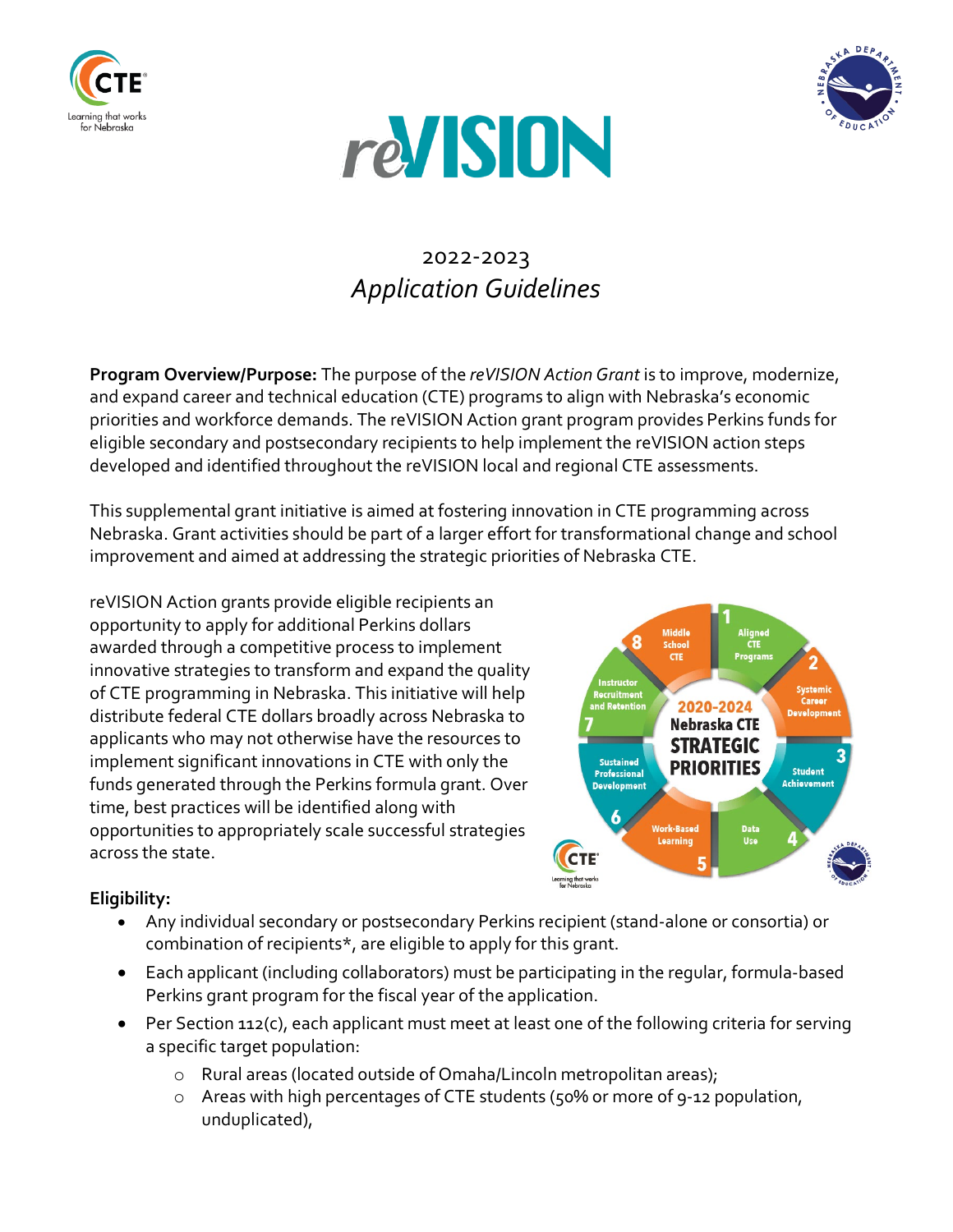- o Areas with high numbers of CTE students (9-12 student population of 300+, unduplicated), or
- o Areas with disparities or gaps in performance

\* If a group of Perkins recipients choose to collaborate for a reVISION Action Grant, they must designate a single fiscal agent from that group.

**Criteria:** New demands in the 21st century workplace, rapid globalization, shifts in the State's demographics, and raised expectations for equitable outcomes for K-12 and postsecondary students have highlighted the critical need to elevate innovative practices within CTE programming. As such, each application must clearly outline how the project proposed addresses a minimum of two of Nebraska CTE's Perkins V [strategic priorities.](https://www.education.ne.gov/wp-content/uploads/2020/03/StrategicPrioritiesPerkinsV_pages.pdf)

Additionally, applications should include specific strategies designed to address equity gaps for special populations in CTE and promote strategic partnerships; including secondary, postsecondary, and industry partnerships. For applicants in rural areas, details on how the proposed project addresses barriers to implementing high-quality CTE in rural areas should also be included.

Proposed Action Grant activities must be directly related to the implementation of the reVISION action steps identified throughout the reVISION process and updated through the reVISION reFRESH process. Please refer to th[e reVISION web page](https://www.education.ne.gov/nce/revision/) for details.

The geographic location and/or size of participating institution(s) of all proposals will also be taken into funding consideration to ensure equitable access to funds and diverse representation across the state of Nebraska.

**Priority and Preference:** Priority and preference will be given to projects focused on the recruitment of [Special Populations](https://www.education.ne.gov/nce/nontraditional-special-populations/) to enroll in CTE programs.

**Use of Funds:** Grant proposals up to \$100,000 will be accepted. Grant award amounts will vary depending on the scope of the project. Applicants may apply for smaller grants. Any proposal that meets the criteria, eligibility, and application requirements will be considered. Examples of possible proposal activities include:

- Projects that expand access to CTE programming such as through the creation of a mobile lab, shared instructor, or regionally coordinated CTE program;
- Development of shared resources within a community to increase capacity or quantity of work-based learning experiences available to CTE students;
- The development of a new CTE program, including Rule 47 approved career academies;
- Conducting a feasibility study to develop a comprehensive action plan to address CTE teacher shortages on a regional basis

Grant funds may not be used to purchase instructional materials or equipment for *current* CTE programs unless the proposed expenditures are identified as needed action steps to enhance the program(s) throughout the reVISION local and regional CTE assessments. Similarly, funds may not be used for general use equipment, broad, whole-school faculty professional development, or for students below grade five. Only professional development opportunities and equipment that are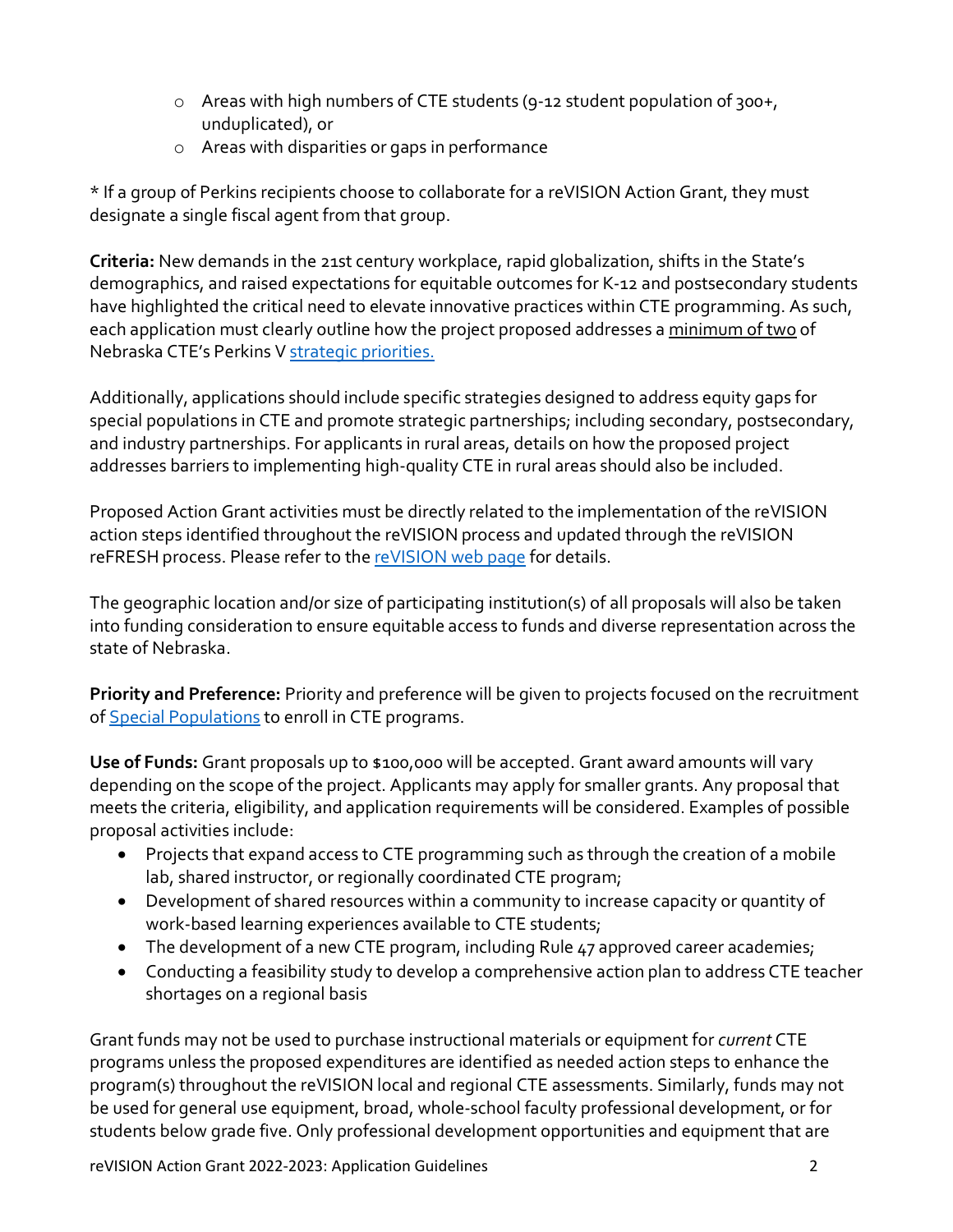directly connected to a CTE program and action steps identified and justified in the local Perkins application (either stand-alone or as part of a consortia) will be considered fundable.

Administrative expenditures are limited to 5% of the total budget and can be spent for meeting the general requirements of administering the grant (records retention, financial management).

The Perkins Guidelines for use of Federal Perkins Funds as defined in the Nebraska Perkins Management Guide apply to these funds as well. In particular, no consumable items, furniture, or items that become part of a permanent structure may be purchased. Please visit <https://www.education.ne.gov/nce/perkins-management-guide/> for additional information related to allowable uses of funds. Funds must supplement, not supplant other funding sources. reVISION Action grants are reimbursement-based grants.

### **Timeframe:**

- January 21, 2022: Application Available
- May 6, 2022: Applications Due by 5:00pm CST
- July 15, 2022: Preliminary Award Announcements
- August 5, 2022 June 30, 2023: Grant Award Period

### *\*Dates are subject to change.*

*See* <https://www.education.ne.gov/nce/revision/action-grant/> *for updates.* 

### **Submission Information:**

Completed applications must be uploaded by May 6, 2022 by 5 p.m. CST to: [https://nde.qualtrics.com/jfe/form/SV\\_9nqEXhTnFEPswoR](https://nde.qualtrics.com/jfe/form/SV_9nqEXhTnFEPswoR)

### **Application Format**

- All applications must be typed and prepared as a Microsoft Word document *based on the provided template* and saved as an Adobe Acrobat pdf file.
- All applications must be single-spaced in font point size of 10 or higher with top, bottom, and side margins of one inch.
- Applications should not exceed 10 pages in length, excluding the budget and any appendices.
- All applications must include the cover page included in the grant application template.
- Each page of the application must include a footer with page number and the name of the applicant(s).
- All pages of the application, including the budget, supplemental documents, and cover page should be saved and submitted as one single document.

### **Application Evaluation**

As applicants submit their grant application, they will be reviewed for eligibility, completeness, and adherence to application requirements. Those that meet the established requirements will be moved forward in the competition.

A review committee will then be established and may include NDE career education specialists and external individuals with expertise in CTE, school reform efforts, and the needs of Nebraska's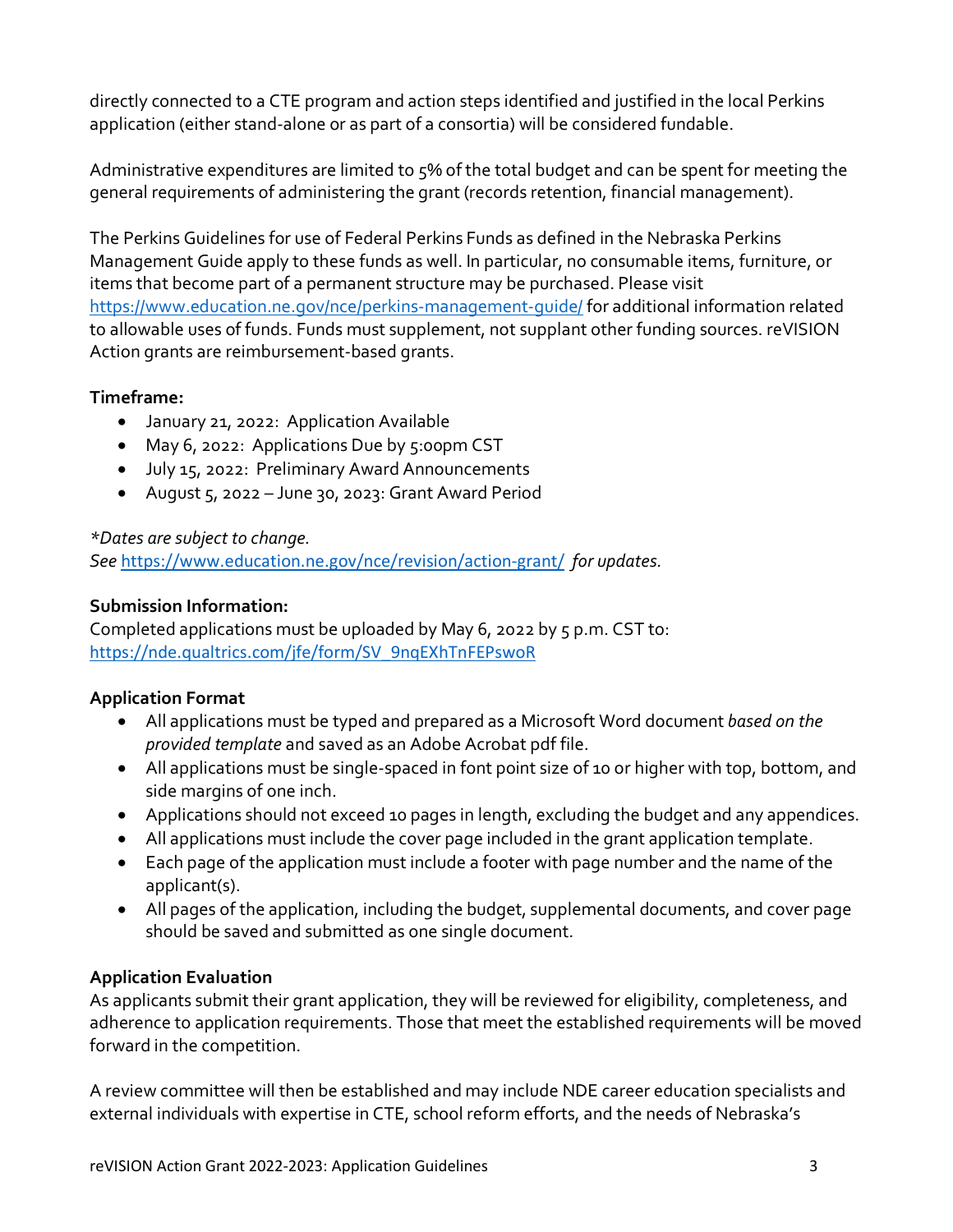economic priorities and workforce demands. The committee will evaluate each eligible application, assign a score, and make recommendations to Nebraska Career & Technical Education (NE CTE) leadership based on the selection criteria described in this document.

## **Selection Criteria**

The ideas and content described within the following sections of this document will form the foundation for the selection of districts to receive reVISION Action Grant awards. Grants may be awarded partially or in-full at the discretion of the evaluation committee, NE CTE leadership, and available funds.

The following general selection criteria (a total of 100 possible points) are summarized below to help eligible applicants develop their applications. Additional criteria may be used consistently at the discretion of NE CTE leadership and the evaluation committee. All selection decisions are final.

## **1. Overview & Key Objectives of reVISION (up to 25 points)**

In determining how well the proposed project and the purpose of this grant align, the following will be considered:

- To what extent does the grant application clearly outline how the project proposed addresses a minimum of two of Nebraska CTE's Perkins V strategic priorities?
- To what extent does the grant application include specific strategies designed to address equity gaps for special populations in CTE and barriers to implementing high-quality CTE in rural areas?
- To what extent does the grant application clearly demonstrate how the applicant will align their CTE programs with Nebraska's workforce needs and economic development priorities?
- How well does the application connect findings from the reVISION process and proposed activities and/or align with work already underway?
- How well does the application describe the impact the potential grant funds may have on students' preparation for success in postsecondary education and in Nebraska's workforce?

# **2. Project Activities (up to 40 points)**

In determining the strength of the project goals and activities, the following will be considered:

- How well are each of the project's activities described and justified based on the reVISION process findings?
- How well does the application and proposed uses of funds reflect an understanding of what it will take to meet their Perkins V application objectives?
- How feasible and well justified is the sustainability plan for each proposed goal/activity?
- To what extent was a plan included to evaluate whether the activities contributed to the project's overall objectives?

# **3. Commitment, Capacity, & Cohesion (up to 20 points)**

In determining the overall commitment, capacity, and cohesion of the application, the following will be considered: